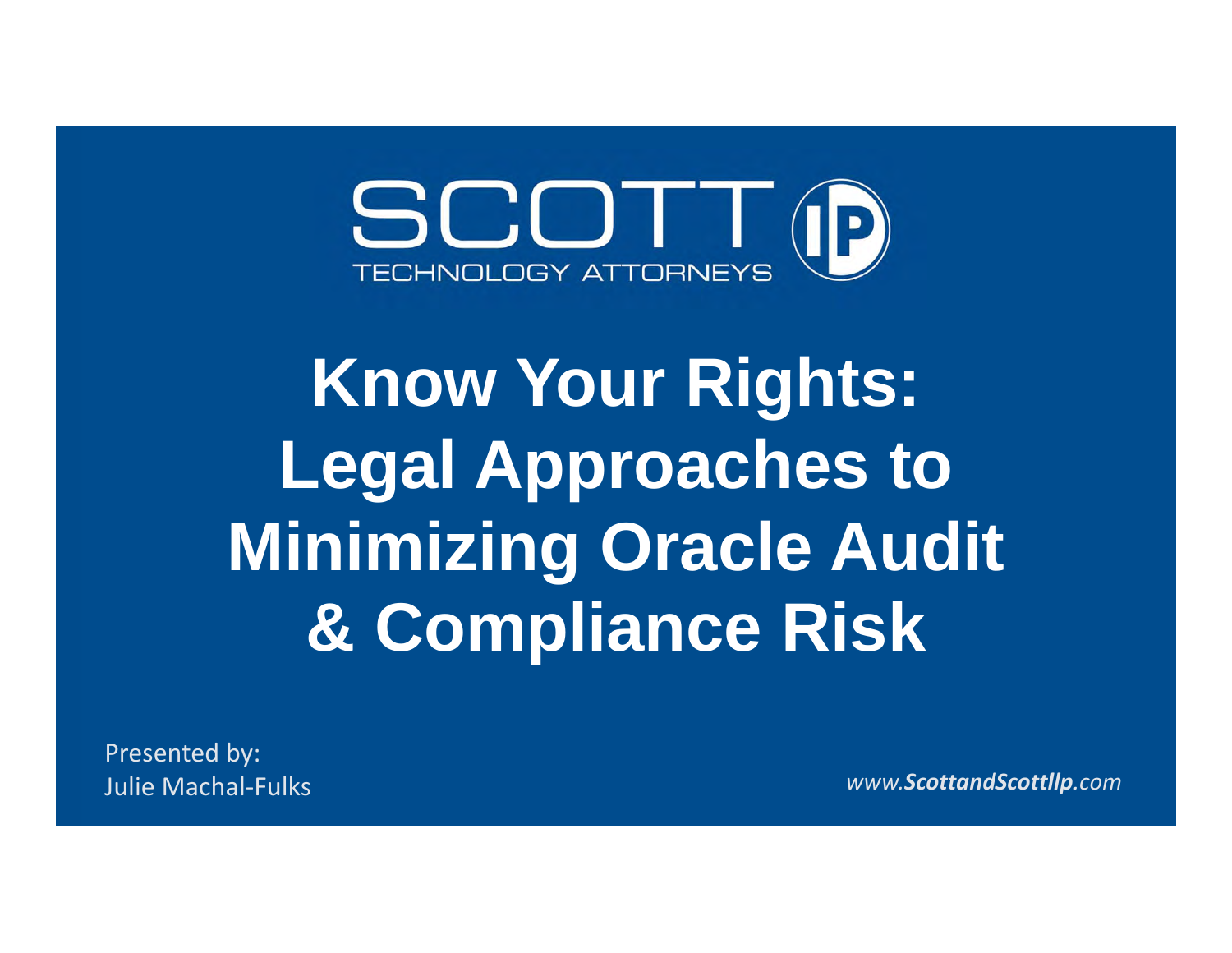

#### **Speaker**

#### Julie Machal‐Fulks



Copyright © 2016 – Scott & Scott, LLP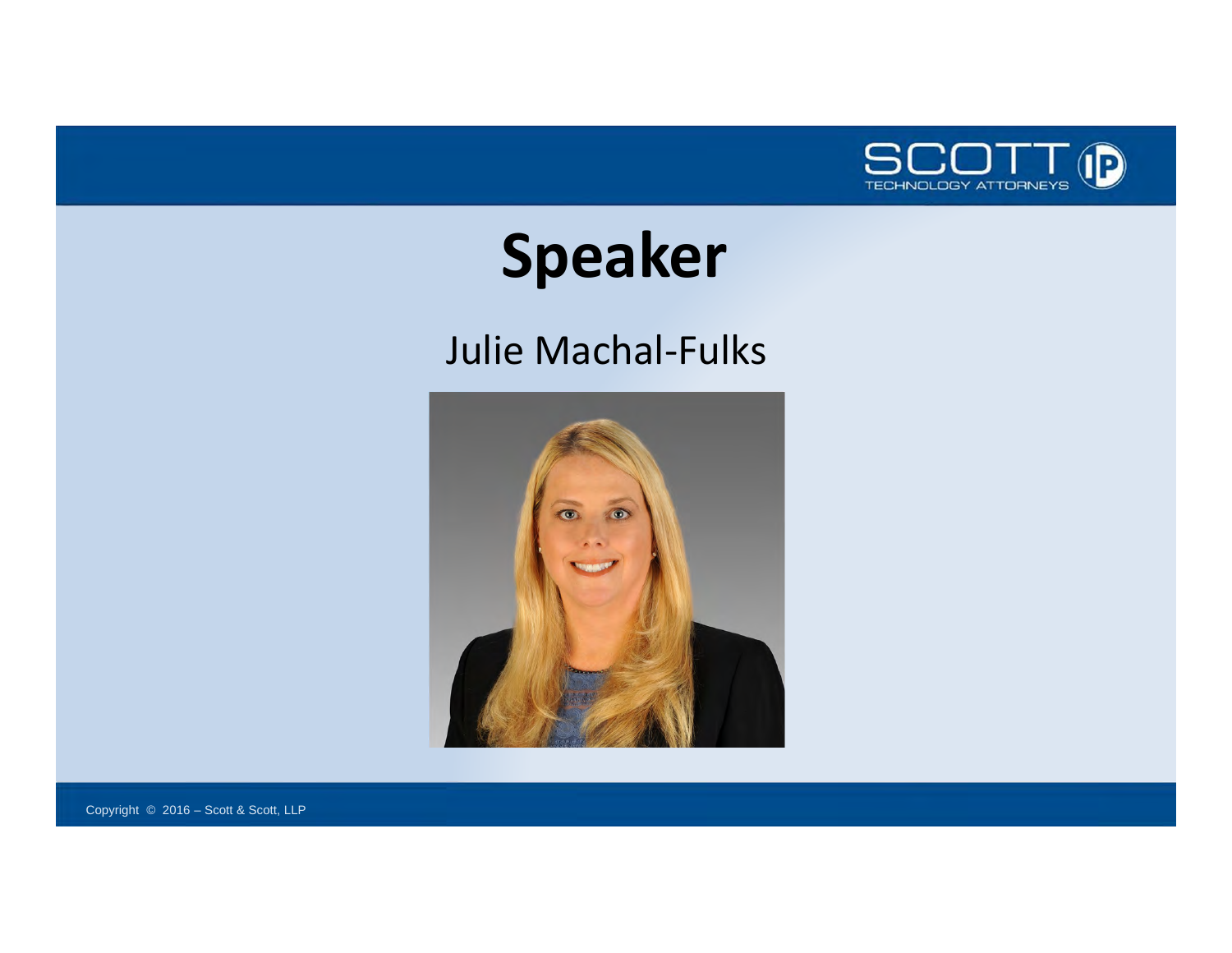

#### **Agenda**

- Licensing Overview
	- Processor Licenses
	- User Licenses
	- Revenue‐Based Licenses
	- Unlimited License Agreement (ULA)
- Oracle Acquisitions
- Oracle Audits
	- –— Surprises
	- Termination Provisions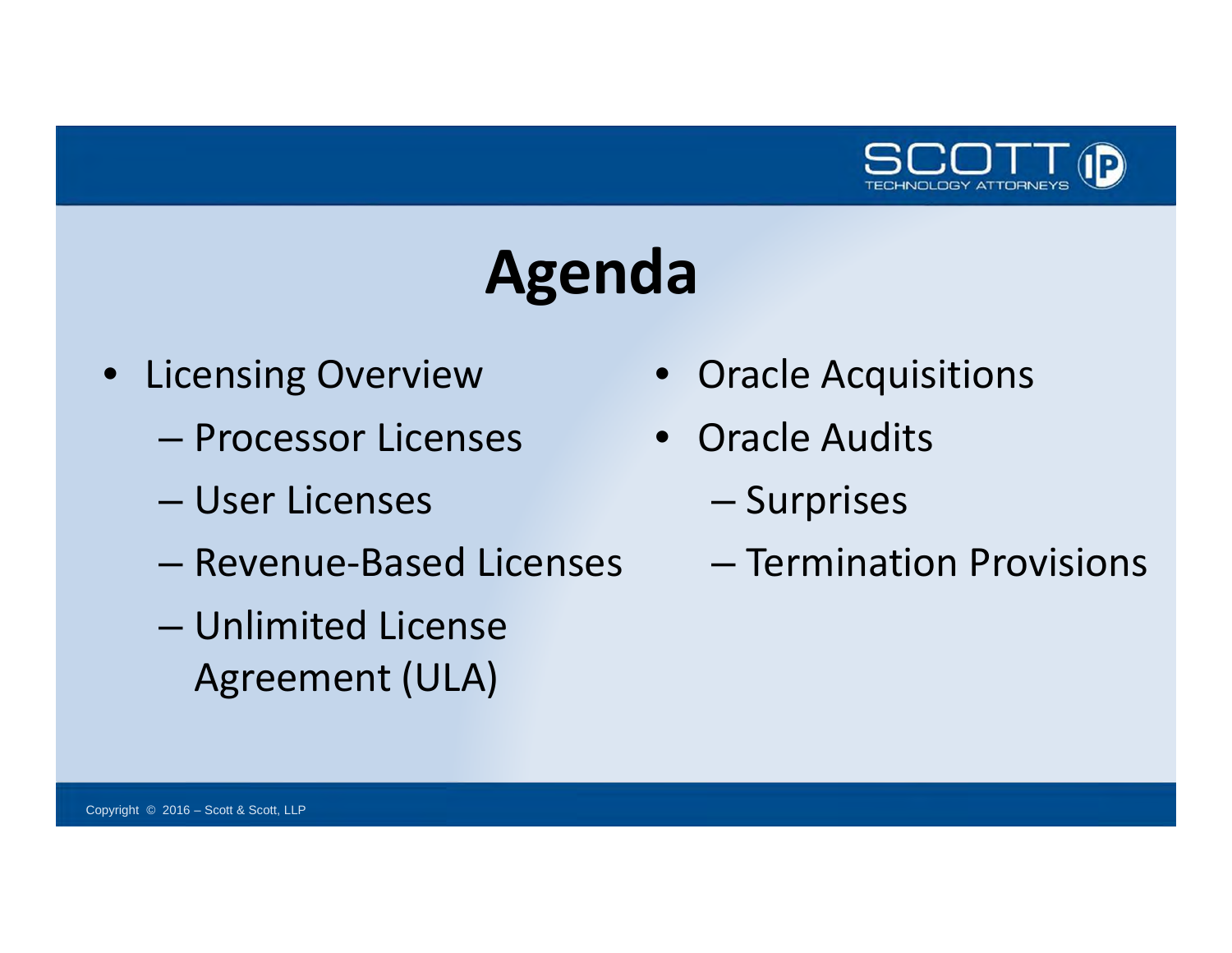

### **Licensing Overview**

- Types of Products
	- –Application
	- –– Technology
- Types of Licenses
	- Processor
	- User
	- Revenue
- Unlimited License Agreement (ULA)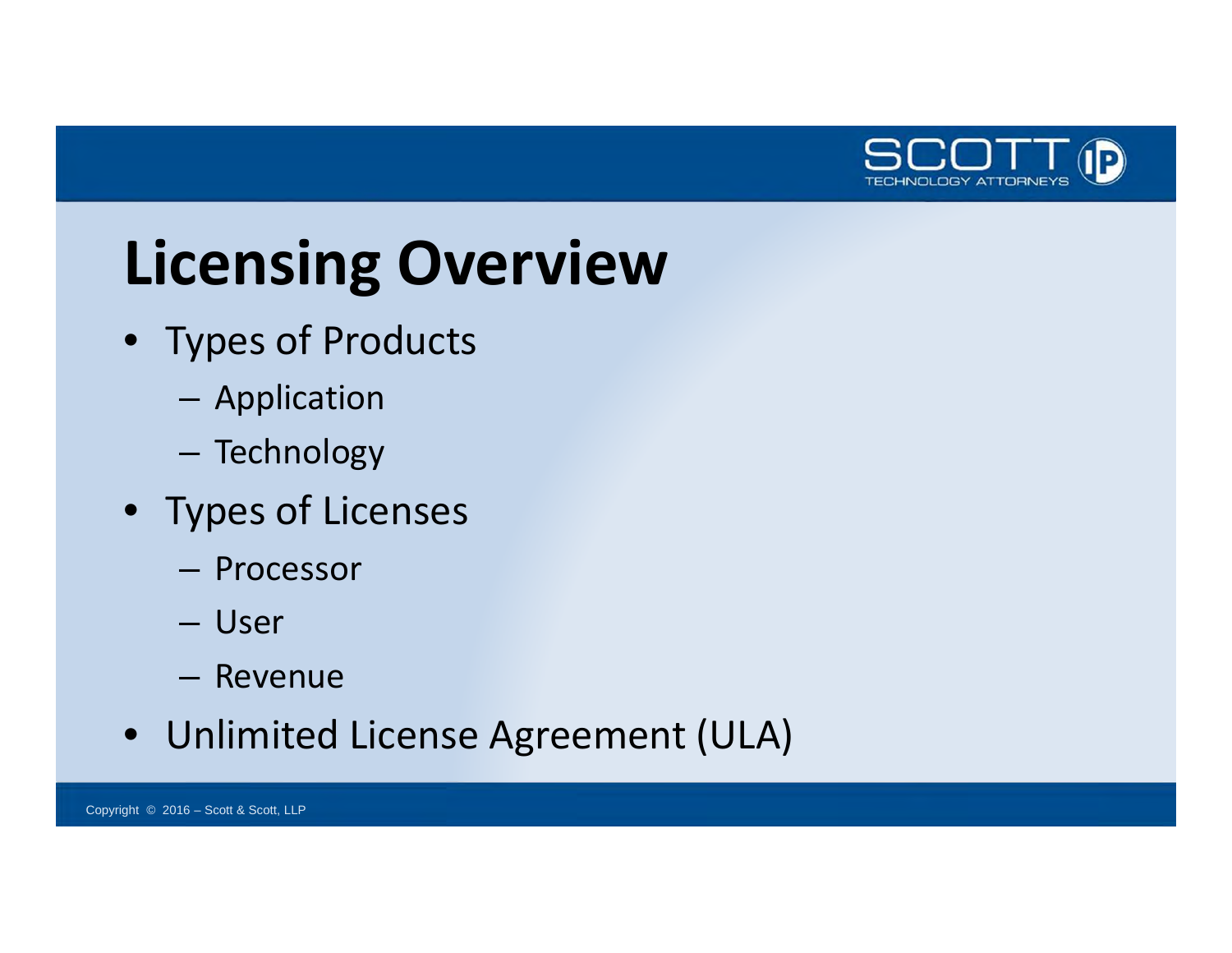

#### **Processor Licenses**

- Virtualization is tricky
	- • Must use Oracle‐approved "hard partitioning" technologies
	- Live migration must be disabled to limit licensing requirements
- Production licenses generally required for development and/or testing environments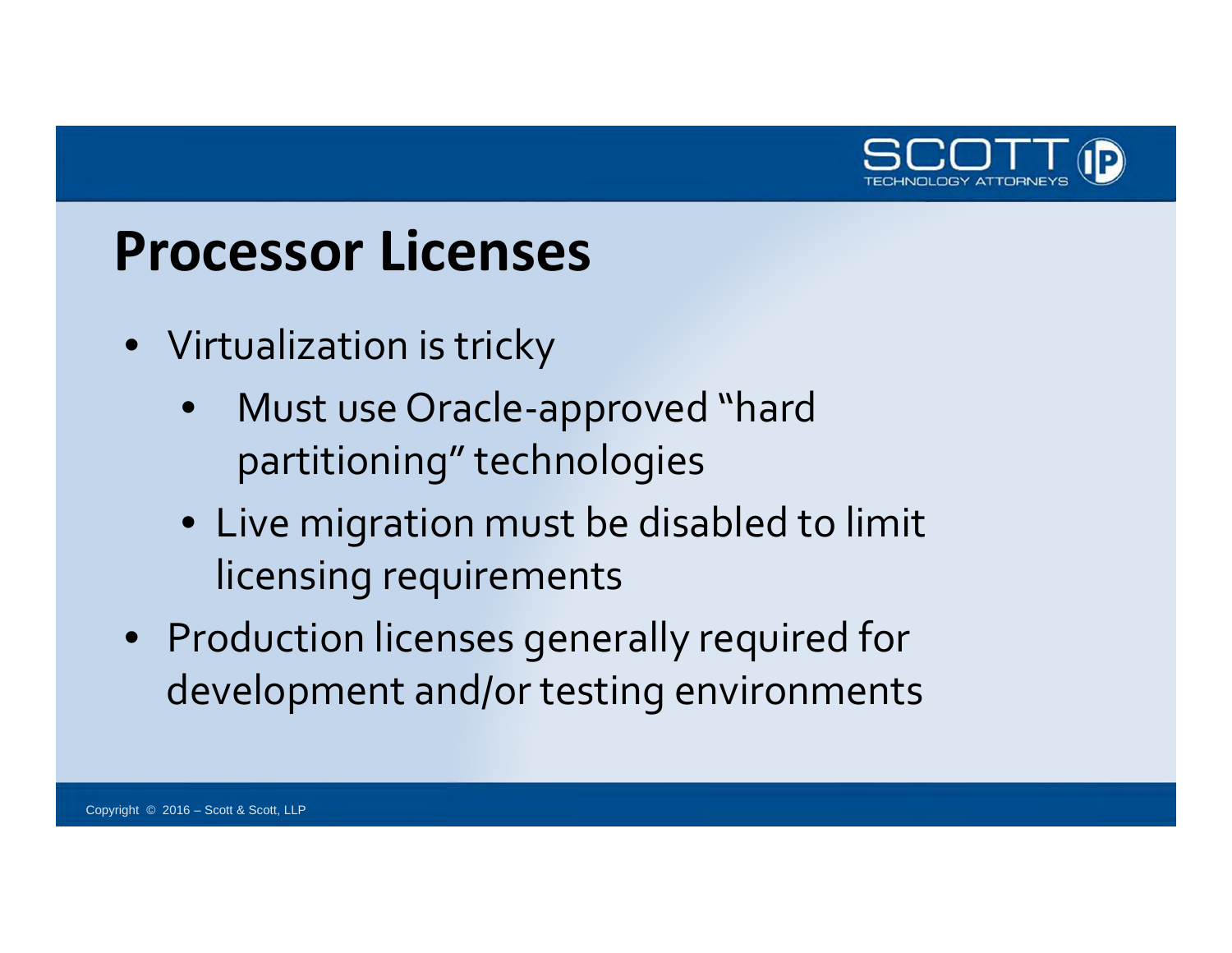

#### **Human License Metrics**

- •**•** Named User Plus
	- – Defined as "an individual *authorized*…to use the programs" – actual usage generally is not relevant to licensing obligations
	- Minimum NUP license quantities are required for some products (e.g., 25 NUPs per processor required for Database Enterprise)
- • Number of Employees
	- $-$  Defined as "an active employee"  $-$  not only is actual usage irrelevant, so too is authorization to use the software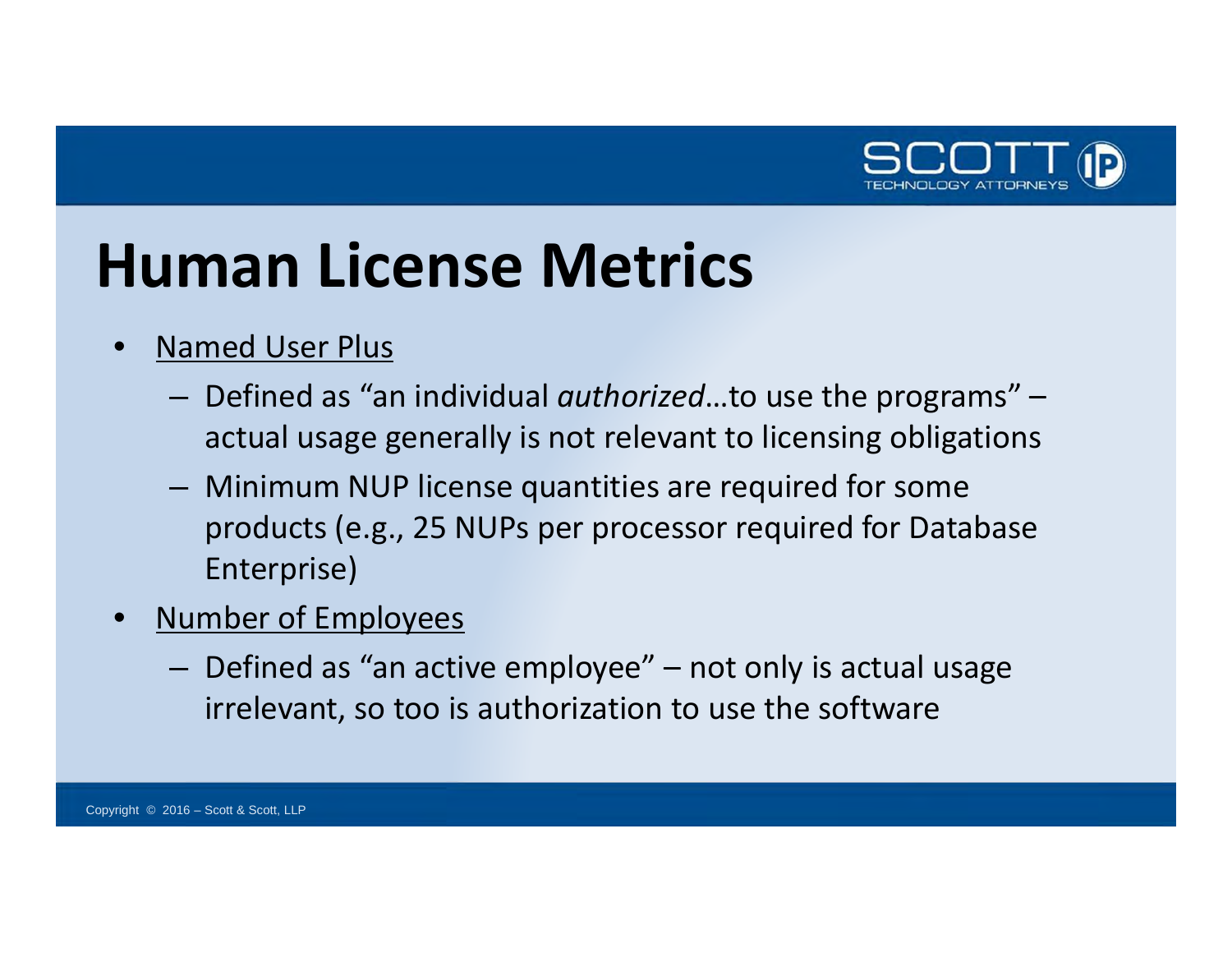

#### **Revenue‐Based Licenses**

- $\bullet$  Licensing based on amount of revenue attributable to <sup>a</sup> particular subsidiary or line of business
- $\bullet$  Difficult to determine appropriate license value for each unit of measurement
	- $-$  For example license fee increases for every \$1 million in revenue
	- – What is appropriate discount level for revenue‐based licenses
	- What if other subsidiaries contribute to revenue?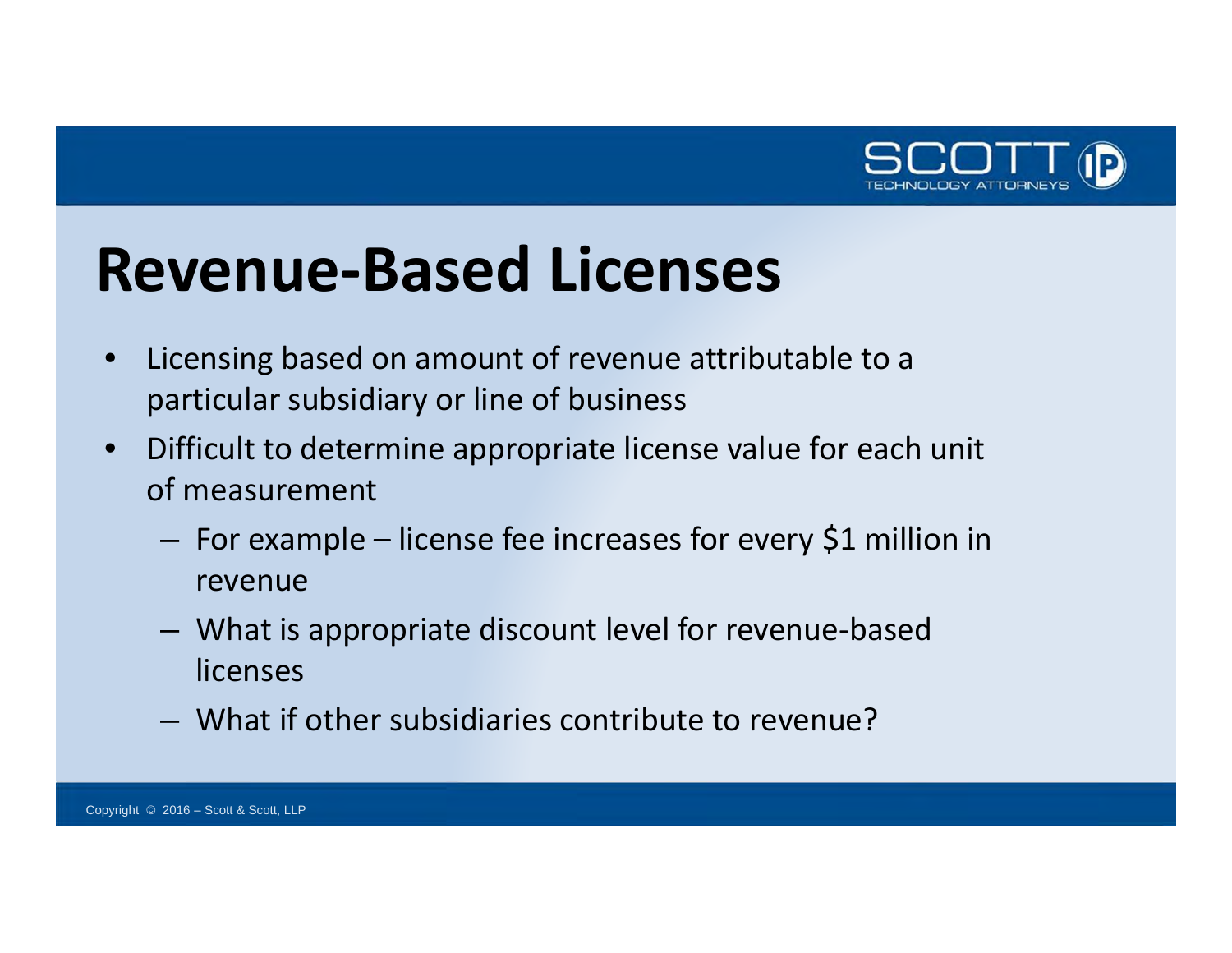

## **Unlimited License Agreement (ULA)**

- $\bullet$  Customer estimates usage for identified Oracle products during ULA term (generally 3 years)
- $\bullet$  Oracle prices based on Customer's current use and estimated growth
- • At end of term, Customer certifies usage and receives perpetual licenses for identified products, if ULA is not renewed
- $\bullet$  Support for certified license quantity cannot be reduced following certification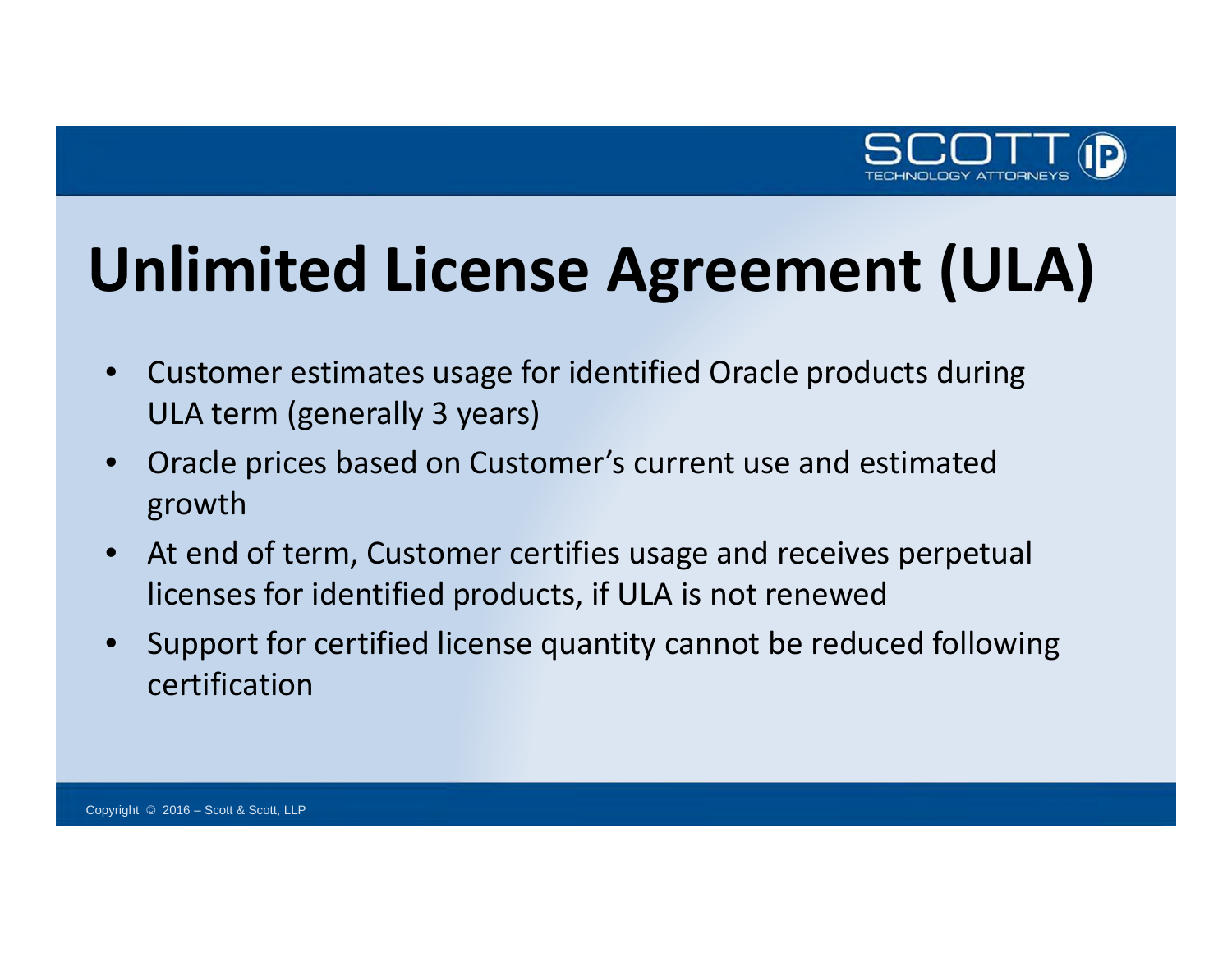

#### **Challenges with ULAs**

- Customer has no way to track unlimited license usage, so it cannot certify at the end of the term
- Customer estimates usage that did not occur during the term
- Customer did not otherwise get value during the term and cannot get value after expiration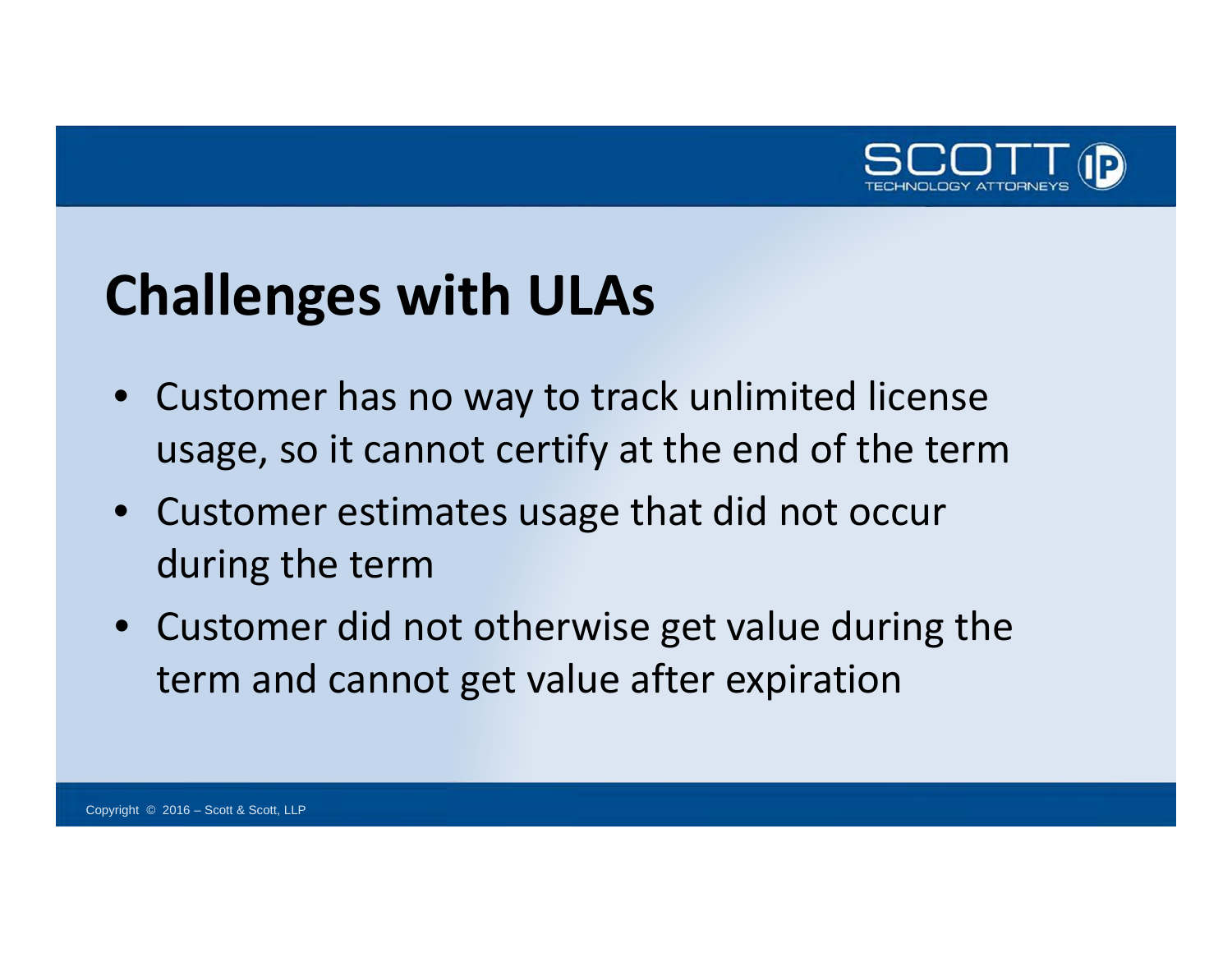

## **Oracle Acquisitions**

- Oracle changes licensing metrics for popular products it acquires
- When customers upgrade to Oracle versions, new licensing rules apply
- Pricing models often change along with license changes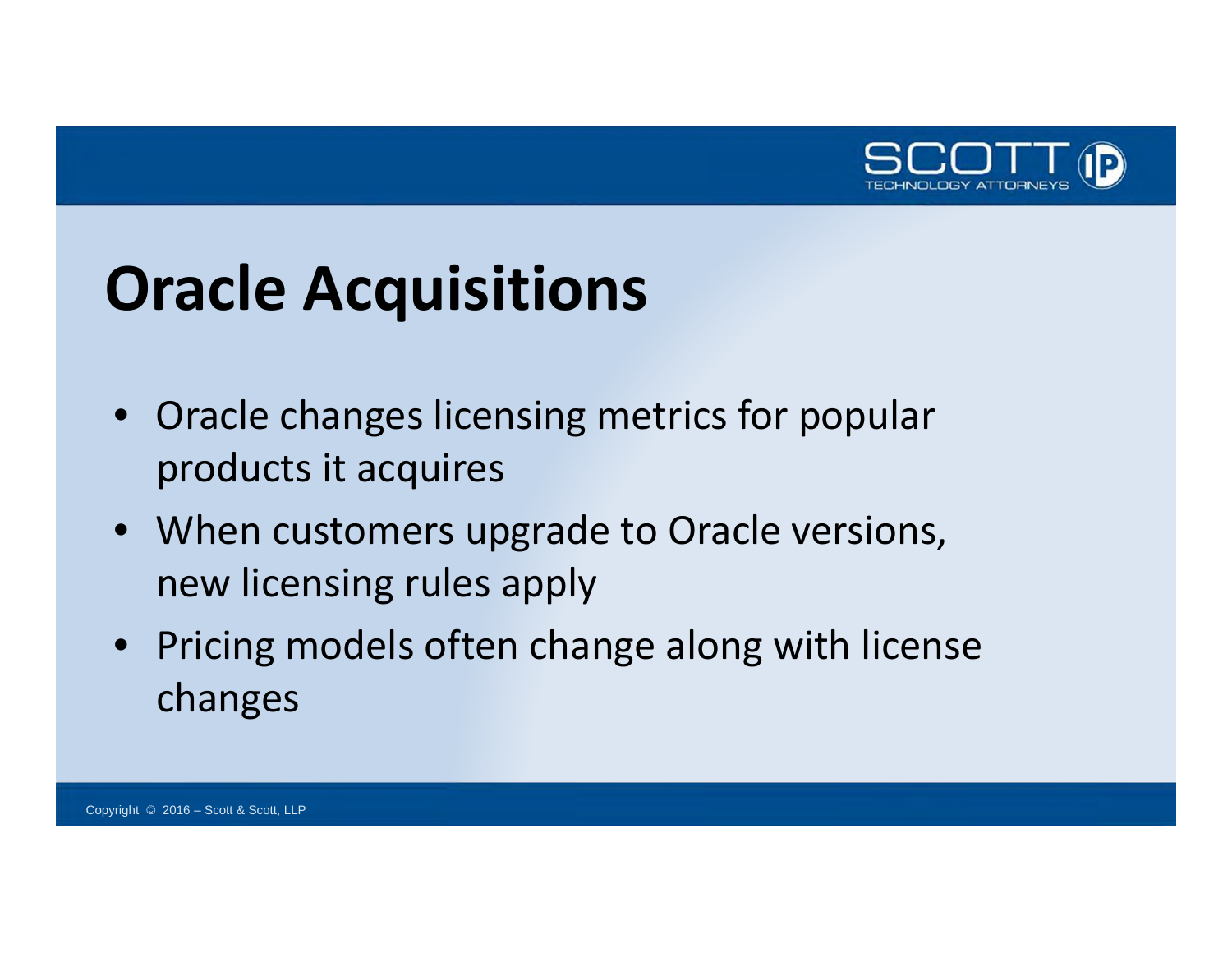

#### **Oracle Audits**

- Based on my experience Oracle is focused on its audit activity at this time
- Conducted generally internally
- Oracle License Management Services (LMS) participates in the audit
- Customers contractually required to respond, even if they are in the middle of transitions or migrations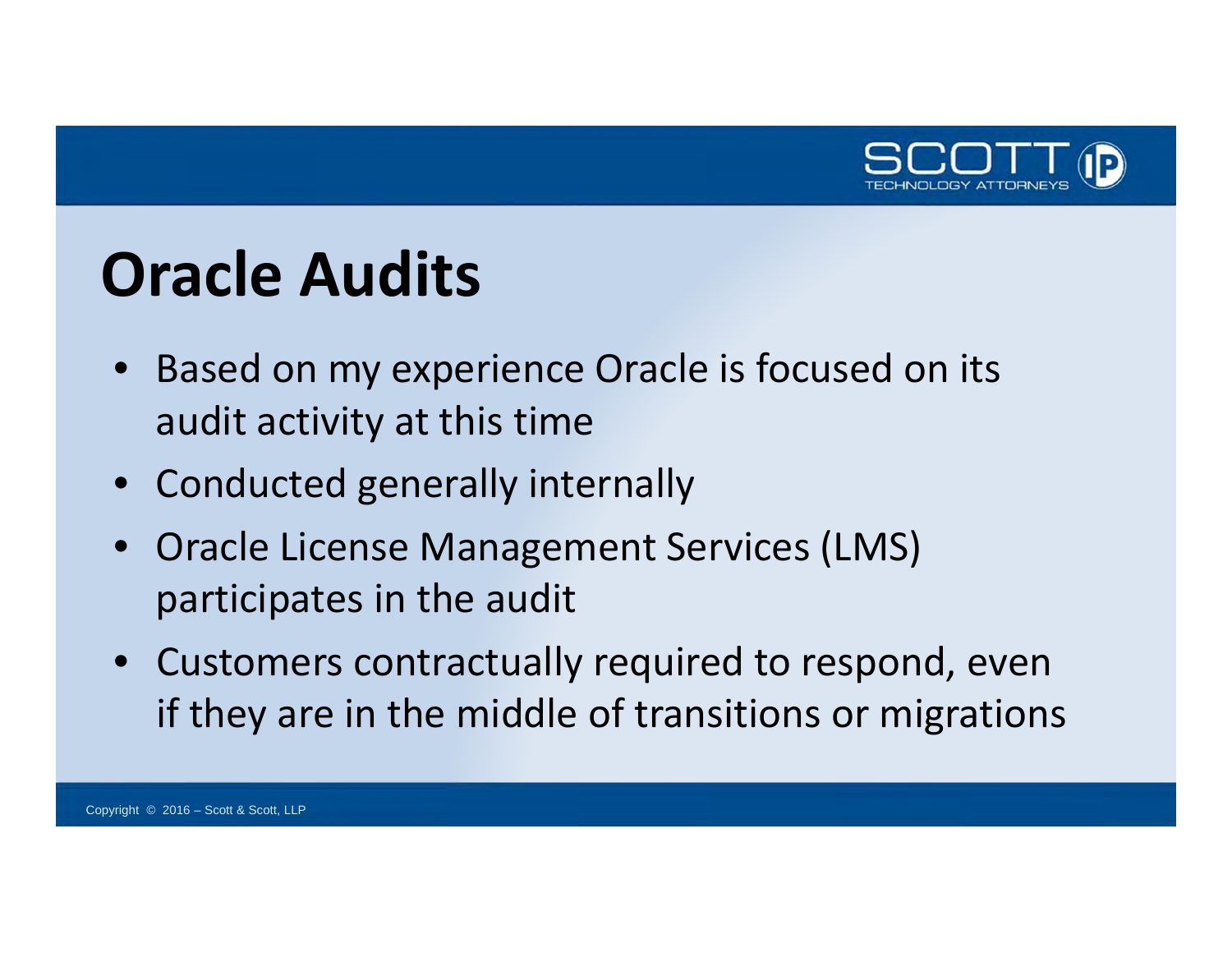

## **Oracle Audit Surprises**

- Functionality enabled but never used is considered non‐compliant
- Prior agreements, including license transfers and custom agreements not always honored
- If it is not in the OLSA or SLSA or an ordering document, LMS will not give credit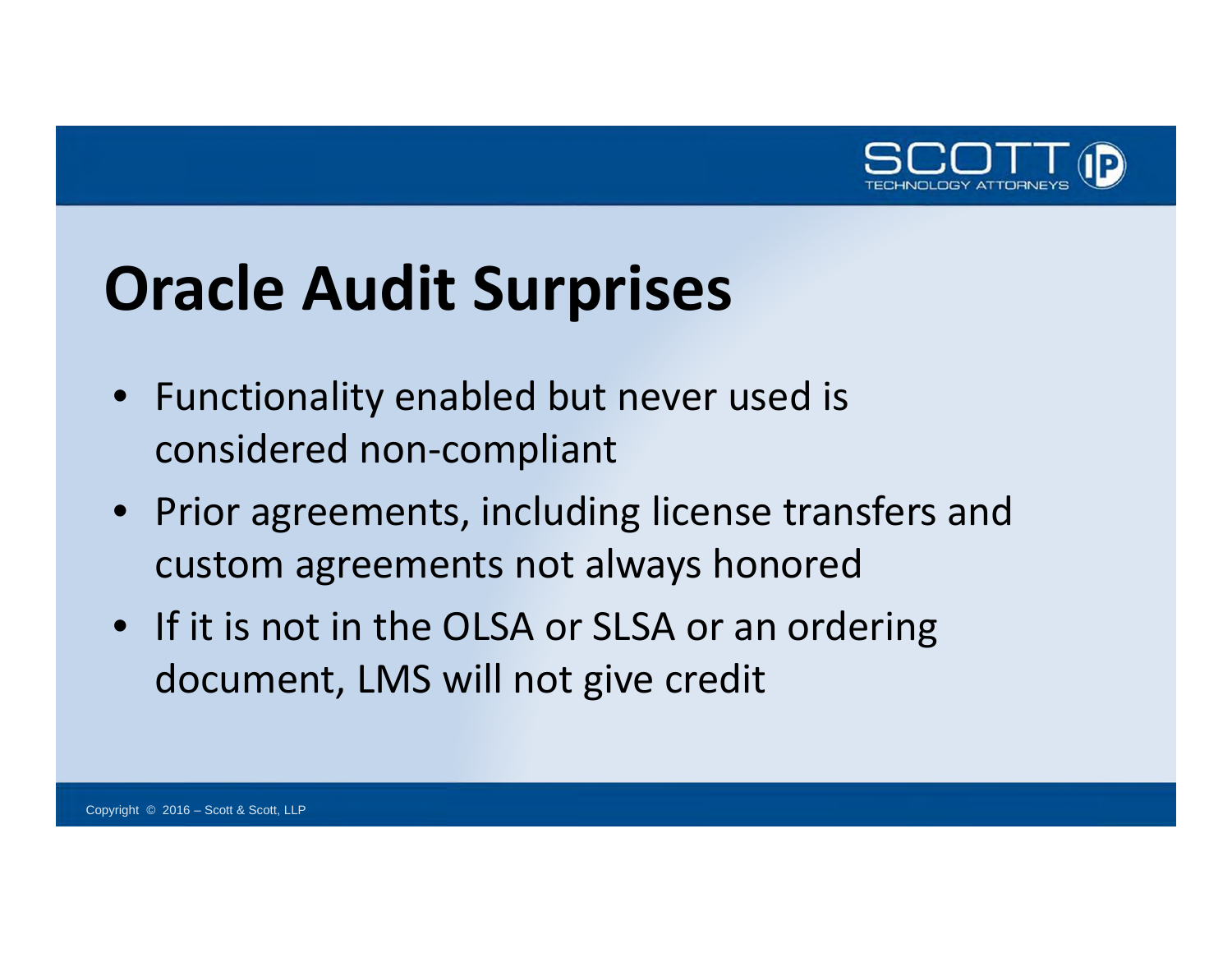

#### **Termination Provision**

- Oracle believes it has the right to terminate all licenses acquired under one agreement in the event of <sup>a</sup> breach
- Oracle considers failure to respond to an audit request a breach
- Oracle considers failure to pay for deficient licenses identified in audit <sup>a</sup> breach, regardless of whether the customer needs those licenses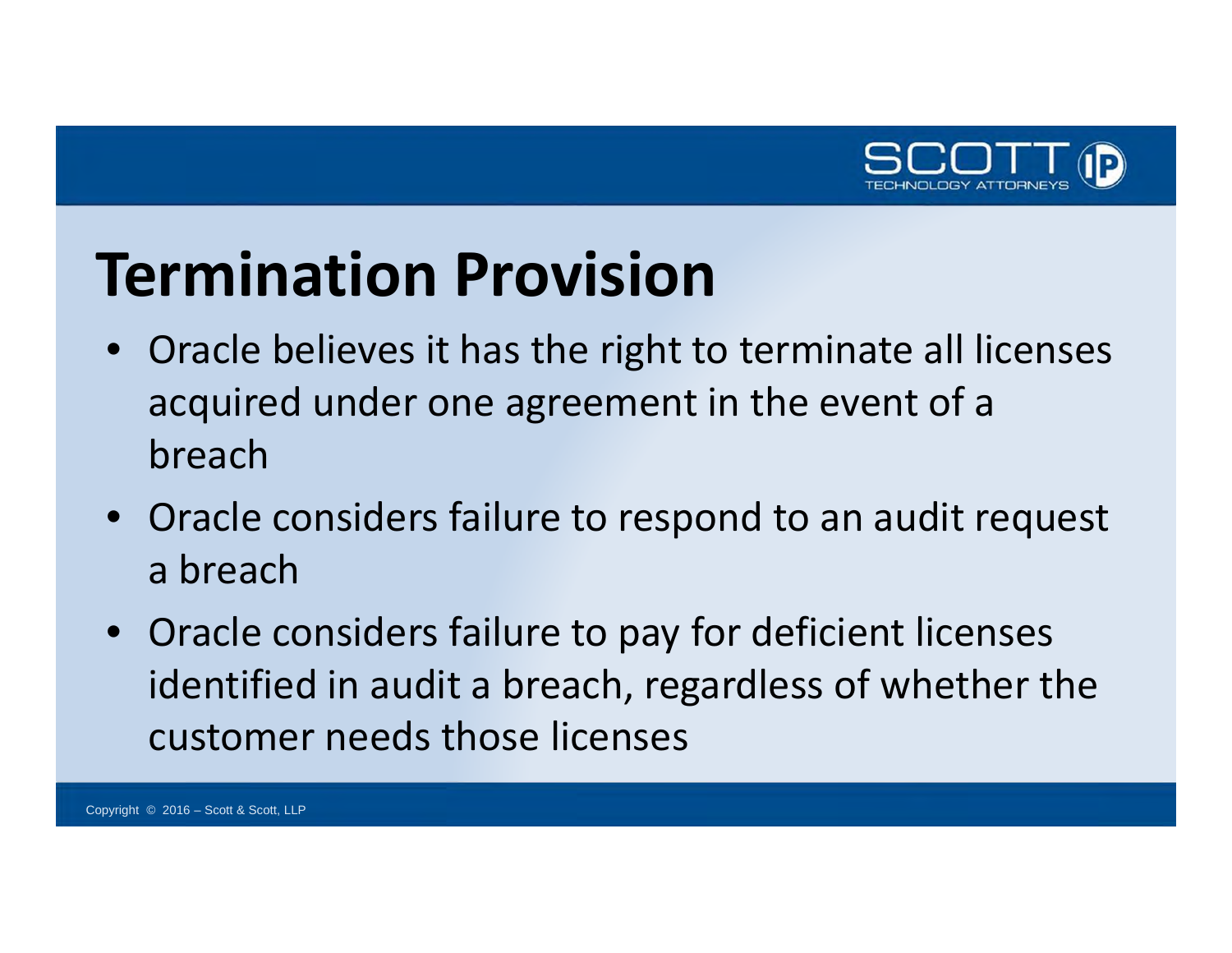

## **Minimizing Risks**

- Understand the implications of virtualization
- Regularly evaluate Oracle license position, especially before terminating maintenance or ULA
- Consult with qualified experts to answer complex licensing questions
- Do no rely on resellers or informal communications to establish license position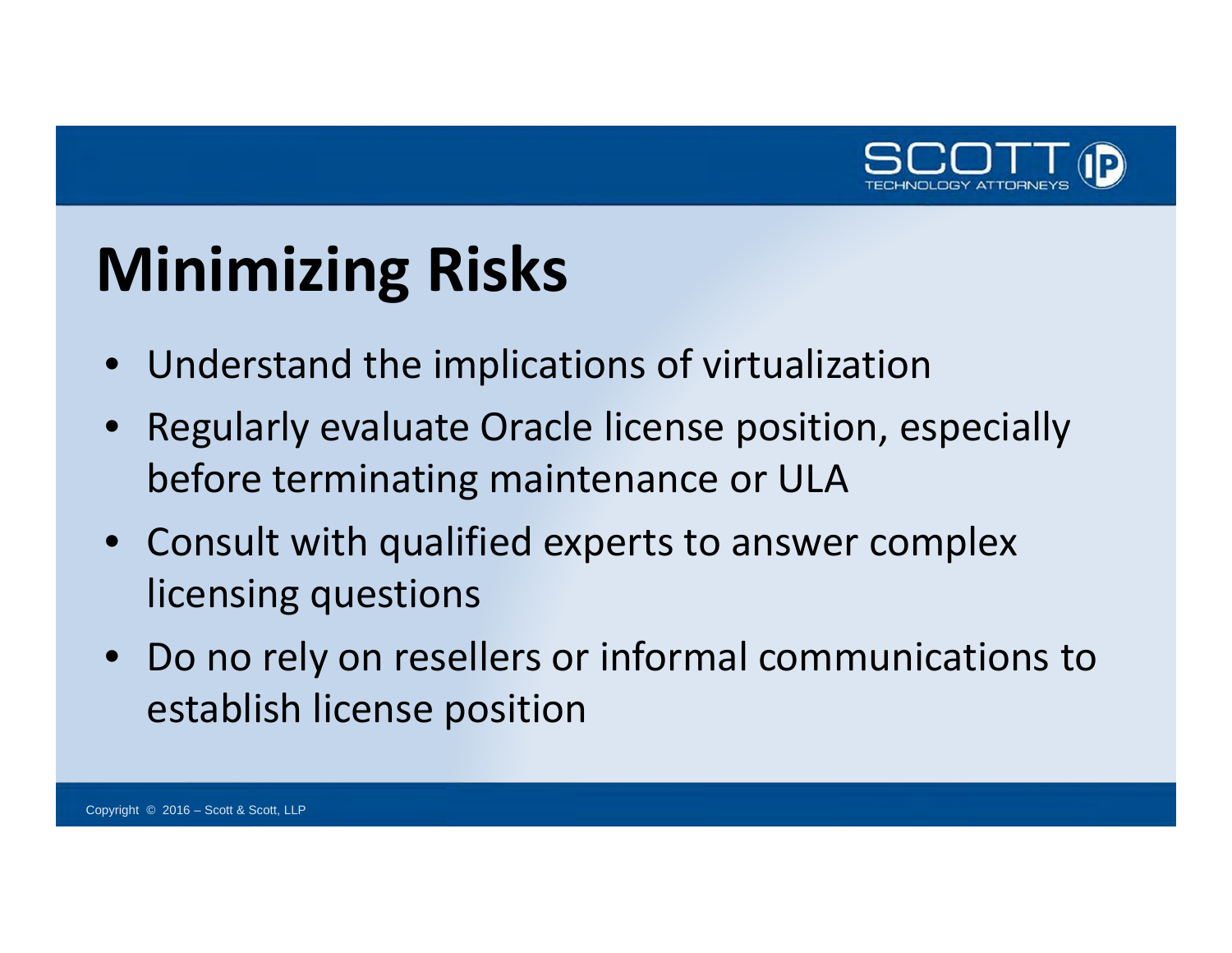

# **Questions?**

Copyright © 2016 – Scott & Scott, LLP